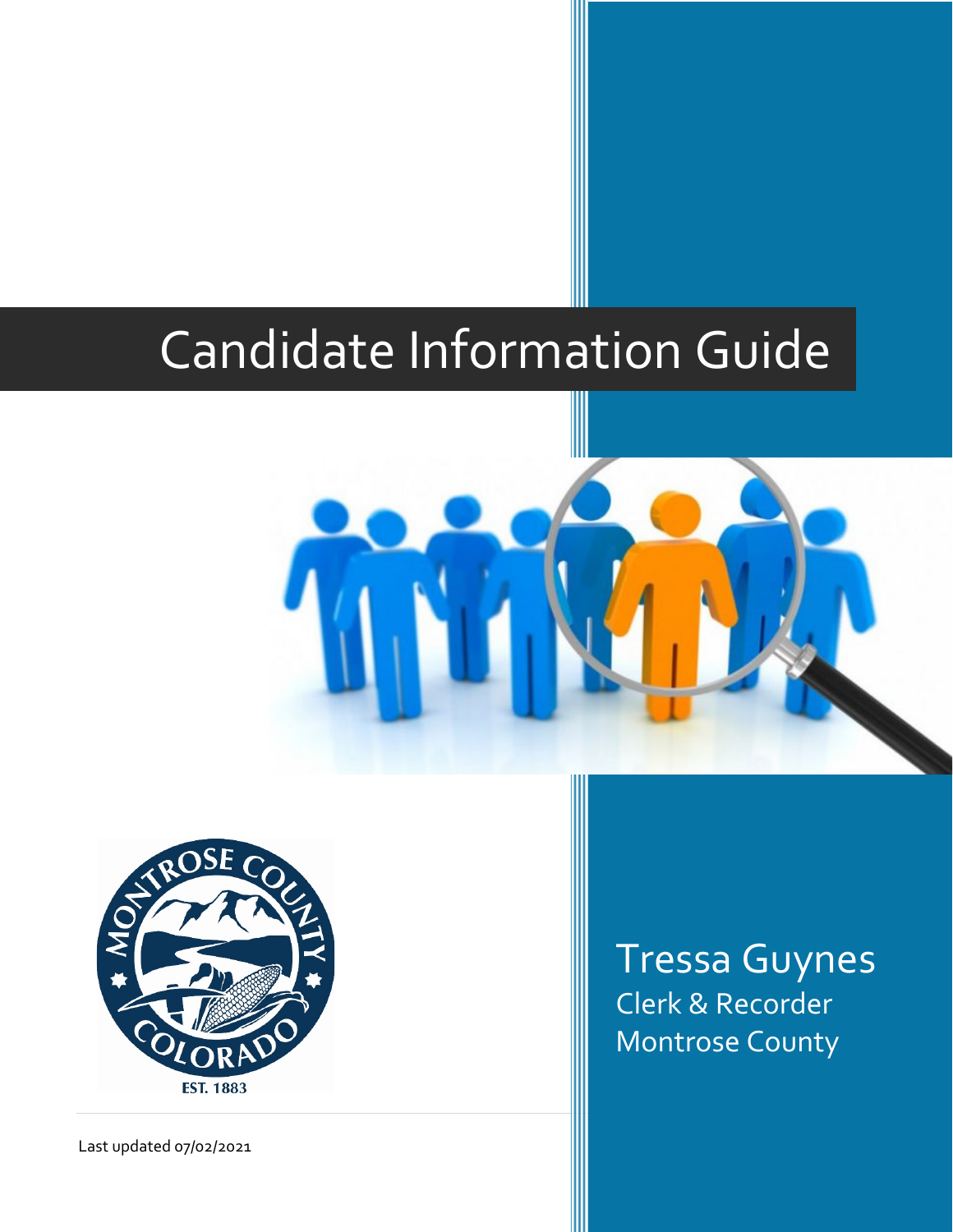# TABLE OF CONTENTS

#### <span id="page-1-0"></span>FROM THE CLERK

To interested candidates for public office,

Congratulations on taking an interest in running for an elected office. Being an elected official is one of the most challenging and satisfying endeavors you will ever undertake.

I hope you find this Candidate Information Guide beneficial. If you have any questions after reviewing this guide, please do not hesitate to contact the Montrose County Elections Department at (970) 249-3362, Ext. 3, or the designated election official in the jurisdiction where you are seeking candidacy.

Best regards,

NessaGunes

Tressa Guynes Montrose County Clerk & Recorder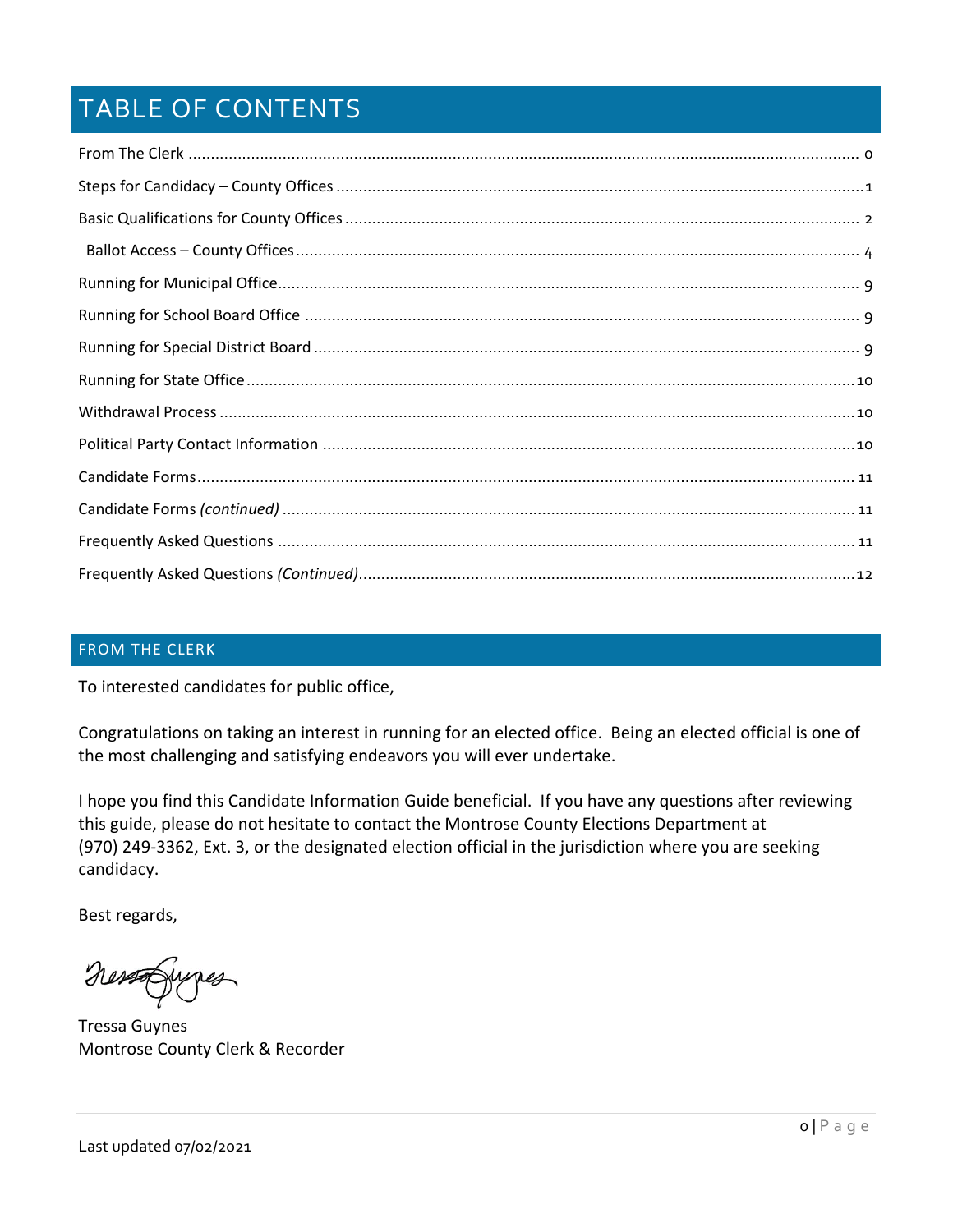# <span id="page-2-0"></span>STEPS FOR CANDIDACY – COUNTY OFFICES

Following are the recommended **steps to become a candidate for an elected office in Montrose County**, including Assessor, Clerk & Recorder, Commissioner, Coroner, Sheriff, Surveyor and Treasurer. This Candidate Information Guide is for reference and training purposes only, and should not be used as a substitute for legal advice. It is the candidate's responsibility to obtain knowledge of campaign laws and regulations. Find candidate forms at [www.montrosecounty.net/Elections.](http://www.montrosecounty.net/Elections)

**STEP 1**: Review the candidate requirements and office responsibilities and duties of county elected officials in the Colorado Constitution and Revised Statutes and ensure you meet the qualifications (see pages 3, 4 and 5). These requirements, responsibilities, and duties may be found online at [www.lexisnexis.com/hottopics/Colorado/.](http://www.lexisnexis.com/hottopics/Colorado/) You will be required to swear and affirm by oath that you meet the qualifications for county elected office in a Candidate Affidavit (Step 7).

**STEP 2**: Review your voter registration at [www.govotecolorado.g](http://www.govotecolorado./)ov to ensure that you are registered to vote and are qualified to run for office, including your voter registration date and party affiliation date.

**STEP 3**: You become a candidate when you publicly announce your intent to run for office and thereafter receive a contribution or make an expenditure in support of your candidacy. You must register a candidate committee with the Secretary of State a[t tracer.sos.colorado.gov](http://tracer.sos.colorado.gov/PublicSite/homepage.aspx) before receiving or spending any money.

**STEP 4**: Familiarize yourself with Colorado Campaign Finance rules and laws, as well as the Secretary of State TRACER system for all campaign finance disclosure reports and committee registration using the following resources:

- Colorado Campaign and Political Finance Manual published by the Colorado Secretary of State, available online a[t tracer.sos.colorado.gov](http://tracer.sos.colorado.gov/PublicSite/homepage.aspx)
- Colorado Constitution Article XXVIII (Campaign and Political Finance) and Article XIV (Counties)
- $\triangleright$  Colorado Revised Statutes (C.R.S.) Title 1, Article 45 (Fair Campaign Practices Act) and Article 4 (Elections – Access to Ballot by Candidates)
- Current year Election Calendar and campaign filing calendars at [www.sos.state.co.us](http://www.sos.state.co.us/)

Be prepared to register a candidate committee and submit your campaign finance disclosure reports within the timeframes allotted by Colorado law. Failure to file on-time can result in monetary penalties.

**STEP 5**: Get your name on the ballot in one of three ways (see pages 6-9 for details):

- 1) Certificate of Designation by Assembly
- 2) Certificate of Designation by Petition
- 3) Certificate of Designation by Write-In

**STEP 6**: If you are running for Coroner or Sheriff, you must have your fingerprints taken by a qualified law enforcement agency and submit a receipt evidencing the fingerprinting at the time of filing your written acceptance or candidate affidavit. If you are NOT running for Coroner or Sheriff, disregard this step.

**STEP 7**: Complete a Candidate Affidavit Form within 10 days of becoming a candidate, and file electronically with the Colorado of Secretary of State Office via TRACER at [http://tracer.sos.colorado.gov/PublicSite/homepage.aspx.](http://tracer.sos.colorado.gov/PublicSite/homepage.aspx)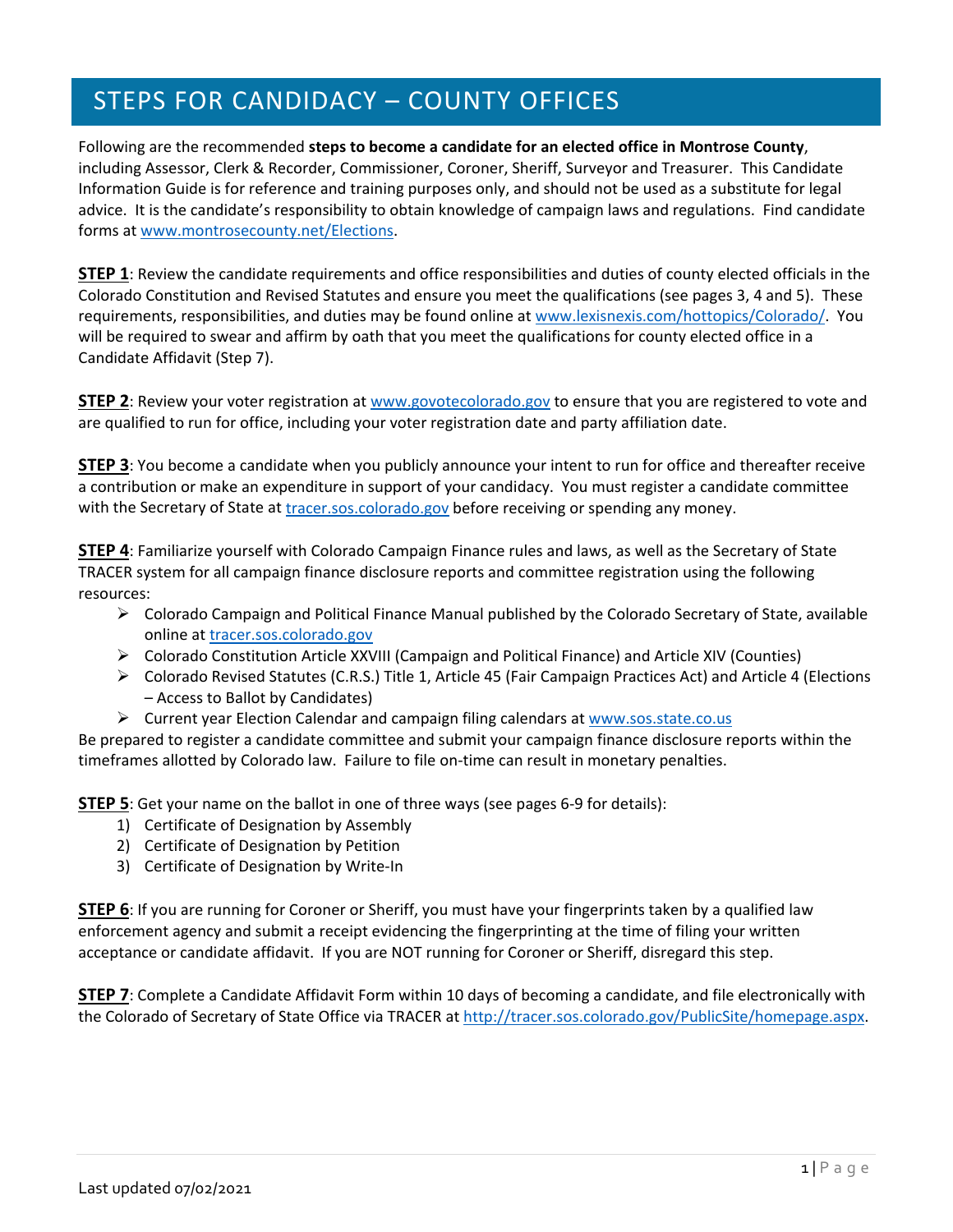# <span id="page-3-0"></span>BASIC QUALIFICATIONS FOR COUNTY OFFICES

The information below provides a general overview of **candidate qualifications for County elected offices** and should be used for reference only. Please review the Colorado Constitution and Colorado Revised Statutes (C.R.S.) for current applicable laws as well as the referenced citations shown below.

### **County Assessor**

#### *Term of Office*

4 years

[Colorado Constitution Article XIV, Section 8; C.R.S. 1-4-206; C.R.S. 30-10- 801(1)]

#### *Residency Requirement*

Registered elector and resident of the County for at least 1 year prior to the election [Colorado Constitution Article XIV, Section 10]

### **County Clerk & Recorder**

#### *Term of Office*

4 years

[Colorado Constitution Article XIV, Section 8; C.R.S. 1-4-206; C.R.S. 30-10- 401(1)]

#### *Residency Requirement*

Registered elector and resident of the County for at least 1 year prior to the election [Colorado Constitution Article XIV, Section 10]

### **County Commissioner**

#### *Term of Office*

4 years [Colorado Constitution Article XIV, Section 6; C.R.S. 1-4-205(1)(a)]

#### *Residency Requirement*

Registered elector and resident of the district for at least 1 year prior to the election [Colorado Constitution Article XIV, Section 10; C.R.S. 1-4-205(1)(B)]

#### *Qualification Requirements*

U.S. citizen and an eligible elector who is at least 18 years of age and fully meets the qualifications of the office as stated in the Constitution and Statutes on or before the date the term of office begins [C.R.S. 1-4-501(1); C.R.S. 1-2-101(1)(a)]

#### *Qualification Requirements*

U.S. citizen and an eligible elector who is at least 18 years of age and fully meets the qualifications of the office as stated in the Constitution and Statutes on or before the date the term of office begins  $[C.R.S. 1-4-501(1); C.R.S. 1-2-101(1)(a)]$ 

#### *Qualification Requirements*

U.S. citizen and an eligible elector who is at least 18 years of age and fully meets the qualifications of the office as stated in the Constitution and Statutes on or before the date the term of office begins [C.R.S. 1-4-501(1); C.R.S. 1-2-101(1)(a)]

#### *Number of County Commissioner Seats*

Montrose County has three (3) seats.

- $\triangleright$  One seat is elected at the General Election beginning in 1982 and every 4 years thereafter
- $\triangleright$  Two seats are elected at the General Election beginning in 1984 and every 4 years thereafter
- $\triangleright$  District 2 County Commissioner will be elected at the 2022 General Election
- $\triangleright$  District 1 and District 3 County Commissioners will be elected at the 2024 General Election
- $\triangleright$  County Commissioners are elected county-wide but must reside within the district they are running for

[Colorado Constitution Article XIV, Section 6; C.R.S. 1-4-205(3)(b); C.R.S. 30-10-306(1)]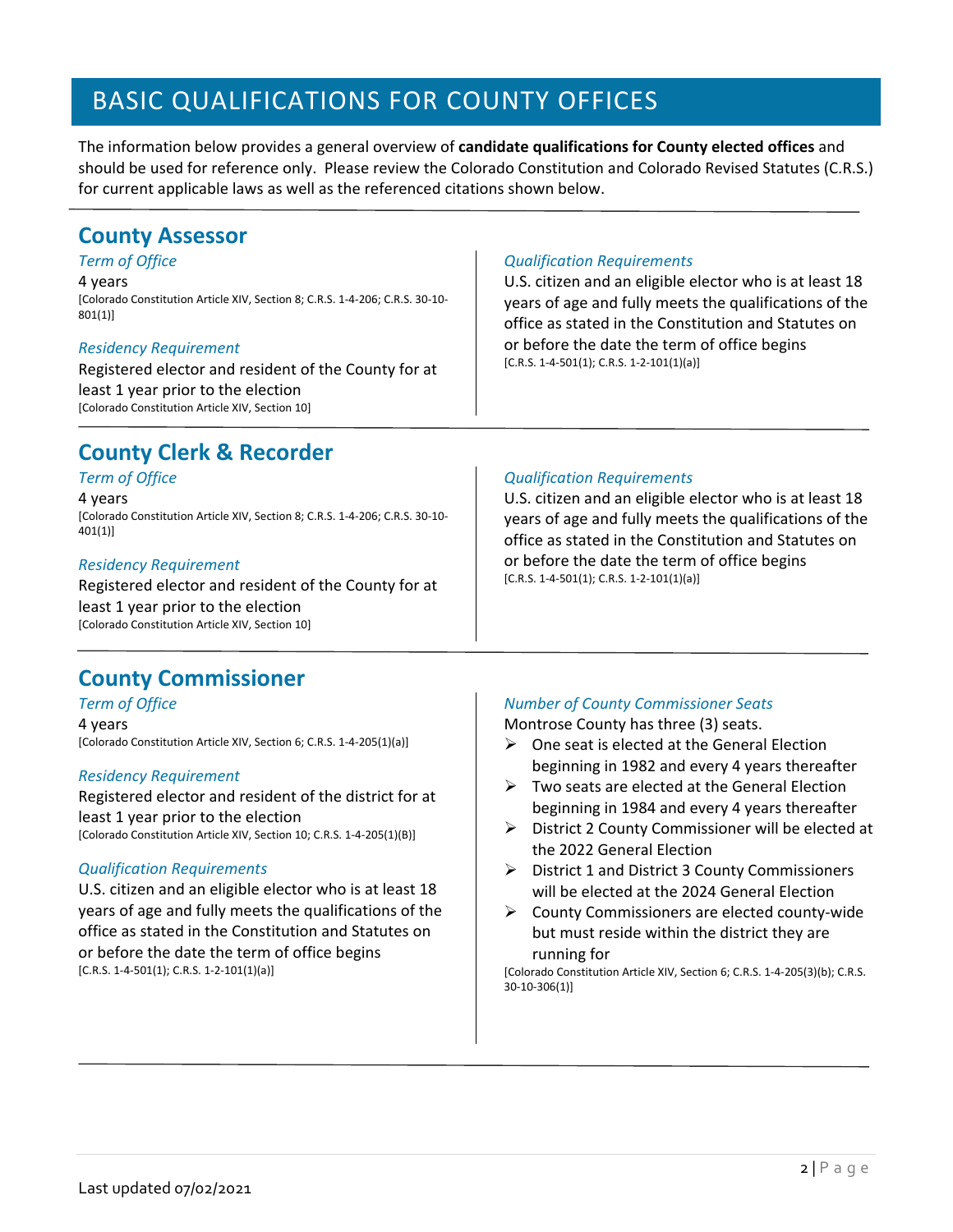### **County Coroner**

*Term of Office*

4 years

[Colorado Constitution Article XIV, Section 8; C.R.S. 1-4-206; C.R.S. 30-10- 601(1)(b)]

#### *Residency Requirement*

Registered elector and resident of the County for at least 1 year prior to the election [Colorado Constitution Article XIV, Section 10]

#### *Qualification Requirements*

U.S. citizen and an eligible elector who is at least 18 years of age and fully meets the qualifications of the office as stated in the Constitution and Statutes on or before the date the term of office begins [C.R.S. 1-4-501(1); C.R.S. 1-2-101(1)(a); C.R.S. 30-10-601.5]

#### *Education Requirement*

Possess a high school diploma or its equivalent or a college degree [C.R.S. 30-10-601.5(1)(b)]

#### *Other Requirements*

- $\geq$  Complete set of fingerprints taken by a qualified law enforcement agency and submit proof of such fingerprinting when filing a written acceptance [C.R.S. 30-10-601.5(2)(a)]
- $\triangleright$  A person who has been convicted of or pleaded guilty or entered a plea of nolo contendere to any felony charge under federal or state law is unqualified for the office of coroner unless pardoned [C.R.S. 30-10-601.5(3)(b)]

### **County Sheriff**

#### *Term of Office*

4 years [Colorado Constitution Article XIV, Section 8; C.R.S. 1-4-206; C.R.S. 30-10- 501(1)]]

#### *Residency Requirement*

Registered elector and resident of the district for at least 1 year prior to the election [Colorado Constitution Article XIV, Section 10]

#### *Qualification Requirements*

U.S. citizen and an eligible elector who is at least 18 years of age and fully meets the qualifications of the office as stated in the Constitution and Statutes on or before the date the term of office begins [C.R.S. 1-4-501(1); C.R.S. 1-2-101(1)(a); C.R.S. 30-10-501.5(1)(a)]

### *Education Requirement*

Possess a high school diploma or its equivalent or a college degree [C.R.S. 30-10-501.5(b)]

#### *Other Requirements*

- $\geq$  Complete set of fingerprints taken by a qualified law enforcement agency and submit a receipt evidencing such fingerprinting at the time of filing his or her written acceptance or candidate affidavit [C.R.S.30-10-501.5(1)(c)]
- $\triangleright$  A person who has been convicted of or pleaded guilty or entered a plea of nolo contendere to any felony charge under federal or state law is unqualified for the office of sheriff unless pardoned [C.R.S. 30-10-501.5(1)(c)]

### **County Surveyor**

*Term of Office* 4 years [Colorado Constitution Article XIV, Section 8; C.R.S. 1-4-206; C.R.S. 30-10- 401(1)]

#### *Residency Requirement*

Registered elector and resident of the County for at least 1 year prior to the election [Colorado Constitution Article XIV, Section 10]

#### *Qualification Requirements*

U.S. citizen and an eligible elector who is at least 18 years of age and fully meets the qualifications of the office as stated in the Constitution and Statutes on or before the date the term of office begins  $[C.R.S. 1-4-501(1); C.R.S. 1-2-101(1)(a)]$ 

#### *Education Requirement*

Professional land surveyor [C.R.S. 30-10-901 (1); C.R.S. 12-120-312]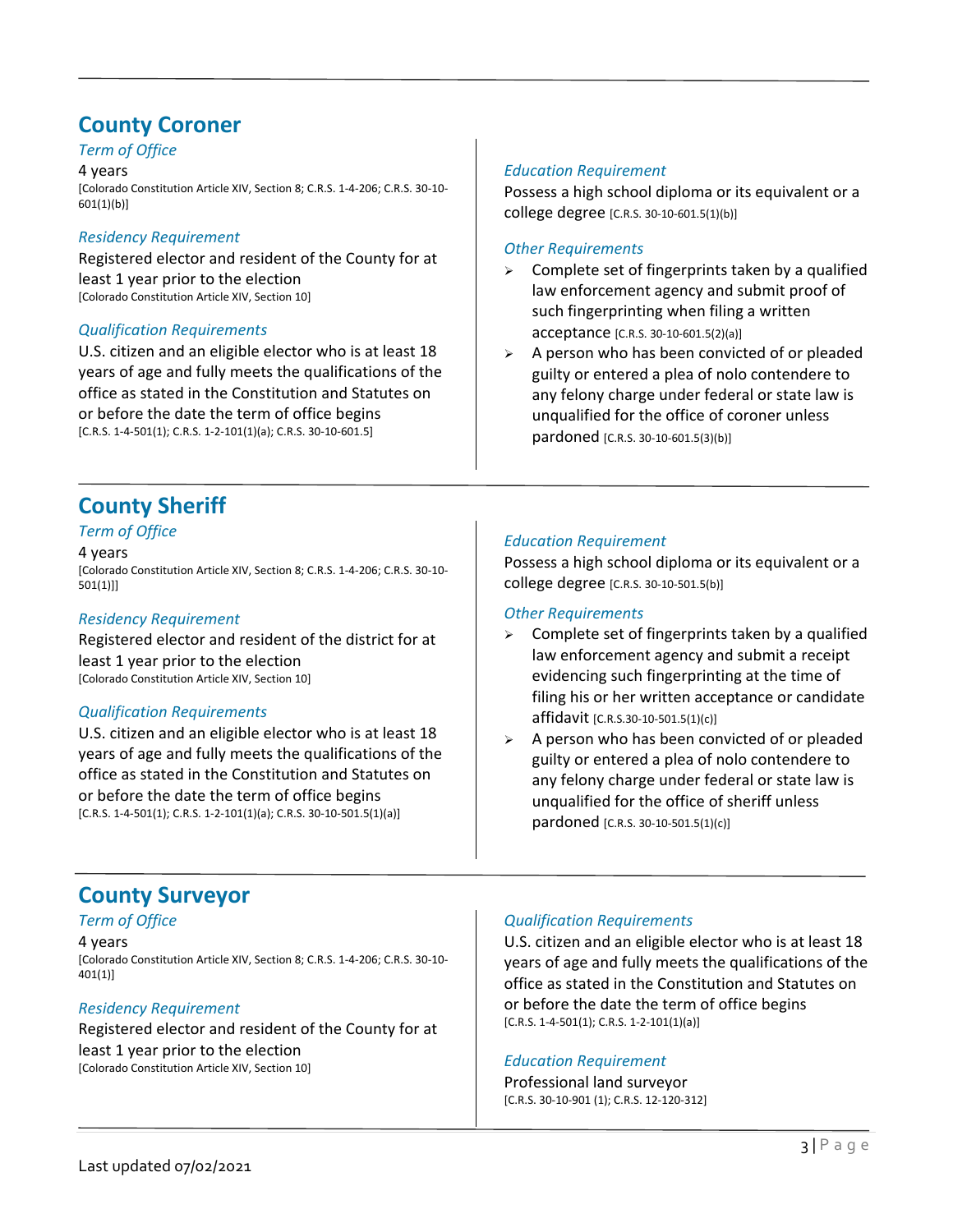### **County Treasurer**

*Term of Office*

4 years [Colorado Constitution Article XIV, Section 8; C.R.S. 1-4-206; C.R.S. 30-10- 701(1)]

### *Residency Requirement*

Registered elector and resident of the County for at least 1 year prior to the election [Colorado Constitution Article XIV, Section 10]

#### *Qualification Requirements*

U.S. citizen and an eligible elector who is at least 18 years of age and fully meets the qualifications of the office as stated in the Constitution and Statutes on or before the date the term of office begins  $[C.R.S. 1-4-501(1); C.R.S. 1-2-101(1)(a)]$ 

# <span id="page-5-0"></span>BALLOT ACCESS – COUNTY OFFICES

There are three (3) ways to get your name on the ballot, depending upon your party affiliation. These options include assembly nomination, petition, or write-in process. Candidate forms are available on the Montrose County website at [www.montrosecounty.net/Elections.](http://www.montrosecounty.net/Elections) For detailed information, please see Colorado Revised Statutes Title 1, Article 4 on Access to the Ballot by Candidates at [www.lexisnexis.com/hottopics/Colorado/.](http://www.lexisnexis.com/hottopics/Colorado/)

# **Certificate of Designation by Party Assembly**

Major and minor party candidates may seek nomination to office at their political party's assembly, which is held no later than 73 days preceding the Primary Election. Candidates who want to be a part of this process should contact their political party for assembly protocol, dates, and rules. See page 11 for party contact information.

At the assembly, the party delegates vote on the candidates. The candidate must be registered as affiliated with that party no later than the first business day of January of the election year, unless party rules state otherwise.

- **Major party candidates** nominated by assembly are placed on the Primary Election ballot.
- **Minor party candidates** nominated by assembly are placed on the General Election ballot unless there is more than one candidate for that office nominated by assembly and/or petition; then the candidates are placed on the Primary Election ballot.

A candidate must receive 30% or more of the votes of the assembly to be certified as a candidate for office. If no candidate receives 30% or more of the votes cast at the assembly, a second ballot shall be cast on all the candidates for that office by the assembly. If on the second ballot no candidate receives 30% or more of the votes cast, the two (2) candidates receiving the highest number of votes shall be certified as candidates for that office by the assembly.  $[C.R.S. 1-4-601]$ 

A Certificate of Designation by Assembly shall be filed by the political party at the County Clerk's Office no later than four (4) days after the adjournment of the Assembly. Certificates of Designation may be transmitted by fax; however, the original certificate must also be filed and postmarked no later than ten days after the adjournment of the Assembly. [C.R.S. 1-4-604(3)]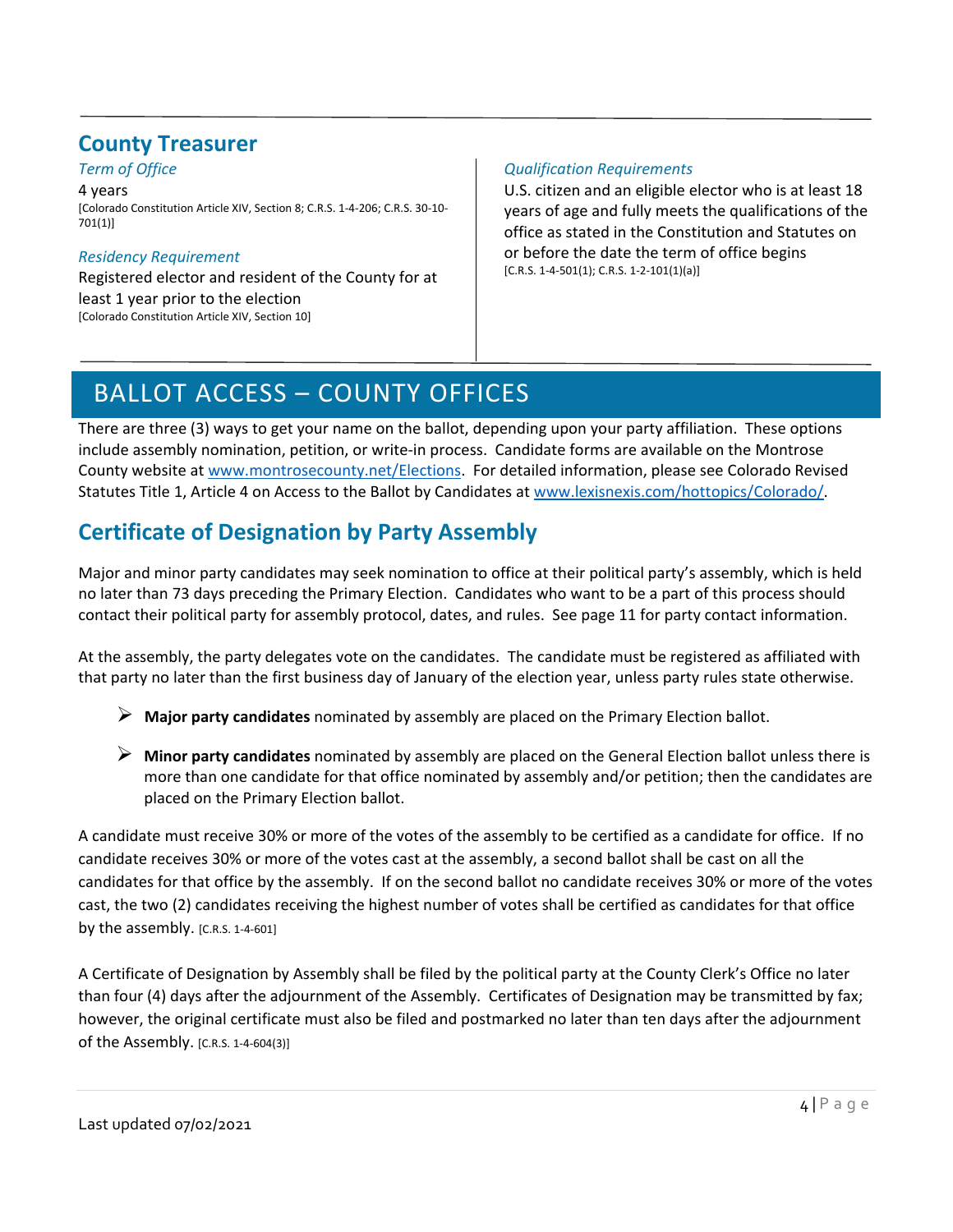### **Certificate of Designation by Petition**

The petition process involves circulating a written petition to other registered electors who share your party affiliation and obtaining their signature in support of your candidacy.

- **Unaffiliated candidates** must get on the ballot through the petition process. Unaffiliated candidates nominated by petition are placed on the General Election ballot; there is no primary election for unaffiliated candidates. An unaffiliated candidate must be registered as unaffiliated no later than the first business day of the election year to petition onto the ballot.
- $\triangleright$  **Affiliated candidates (major or minor party)** may use the petition option when they do not believe they have their party's support to get on the Primary or General ballot through their party's assembly process, or do not wish to go through the assembly process. However, a candidate may not petition onto the ballot if they attempted and failed to receive at least 10 percent of the votes for nomination for the same office at their party's assembly. A candidate must be affiliated with the political party no later than the first business day of the election year to petition onto the ballot.

|                                        | <b>Major Party</b>                                                                                                                                                                                                                                                                                                                                                                                                                                                                                            | <b>Minor Party</b>                                                                                                                                                                                                                                                                                                                                                                                                                                                                                    | <b>Unaffiliated</b>                                                                                                                                                                                                                                                                                                                                                                                                                                                                                   |
|----------------------------------------|---------------------------------------------------------------------------------------------------------------------------------------------------------------------------------------------------------------------------------------------------------------------------------------------------------------------------------------------------------------------------------------------------------------------------------------------------------------------------------------------------------------|-------------------------------------------------------------------------------------------------------------------------------------------------------------------------------------------------------------------------------------------------------------------------------------------------------------------------------------------------------------------------------------------------------------------------------------------------------------------------------------------------------|-------------------------------------------------------------------------------------------------------------------------------------------------------------------------------------------------------------------------------------------------------------------------------------------------------------------------------------------------------------------------------------------------------------------------------------------------------------------------------------------------------|
| <b>Petition</b><br><b>Requirements</b> | Name and address of<br>candidate. [C.R.S. 1-4-801(1)]<br>Name of office for which<br>٠<br>the person is a candidate.<br>$[C.R.S. 1-4-801(1)]$<br>Name of the political party<br>٠<br>that the candidate<br>represents. [C.R.S. 1-4-801(1)]                                                                                                                                                                                                                                                                    | Name and address of<br>$\blacksquare$<br>candidate. [C.R.S. 1-4-802(1)(a)]<br>Name of the minor political<br>٠<br>party that the candidate<br>represents. [C.R.S. 1-4-<br>802(1)(a)                                                                                                                                                                                                                                                                                                                   | $\blacksquare$<br>Name and address of<br>candidate. [C.R.S. 1-4-802(1)(a)]<br>٠<br>Designate in not more than<br>three (3) words the political<br>or other name selected by<br>the signers to identify an<br>unaffiliated candidate. No<br>name of any political party<br>shall be used, in whole or in<br>part, to identify an<br>unaffiliated candidate. [C.R.S.<br>$1-4-802(1)(a)$                                                                                                                 |
| Format<br><b>Requirements</b>          | ٠<br>Prior to circulating a<br>candidate petition, the<br>petition format must be<br>approved by the Montrose<br>County Clerk & Recorder.<br>[C.R.S. 1-4-903] [C.R.S. 1-4-907]<br>The Clerk & Recorder must<br>approve or disapprove of<br>the petition format by the<br>close of the second<br>business day following the<br>submission of the proposed<br>petition. [C.R.S. 1-4-903]<br>The Secretary of State's<br>$\blacksquare$<br>office has sample petition<br>formats for review on their<br>website. | ٠<br>Prior to circulating a<br>candidate petition, the<br>petition format must be<br>approved by the Montrose<br>County Clerk & Recorder.<br>[C.R.S. 1-4-903] [C.R.S. 1-4-907]<br>The Clerk & Recorder must<br>٠<br>approve or disapprove of<br>the petition format by the<br>close of the second<br>business day following the<br>submission of the proposed<br>petition. [C.R.S. 1-4-903]<br>The Secretary of State's<br>٠<br>office has sample petition<br>formats for review on their<br>website. | Prior to circulating a<br>٠<br>candidate petition, the<br>petition format must be<br>approved by the Montrose<br>County Clerk & Recorder.<br>[C.R.S. 1-4-903] [C.R.S. 1-4-907]<br>The Clerk & Recorder must<br>٠<br>approve or disapprove of<br>the petition format by the<br>close of the second<br>business day following the<br>submission of the proposed<br>petition. [C.R.S. 1-4-903]<br>The Secretary of State's<br>٠<br>office has sample petition<br>formats for review on their<br>website. |

### Designation by Petition Requirements and Additional Information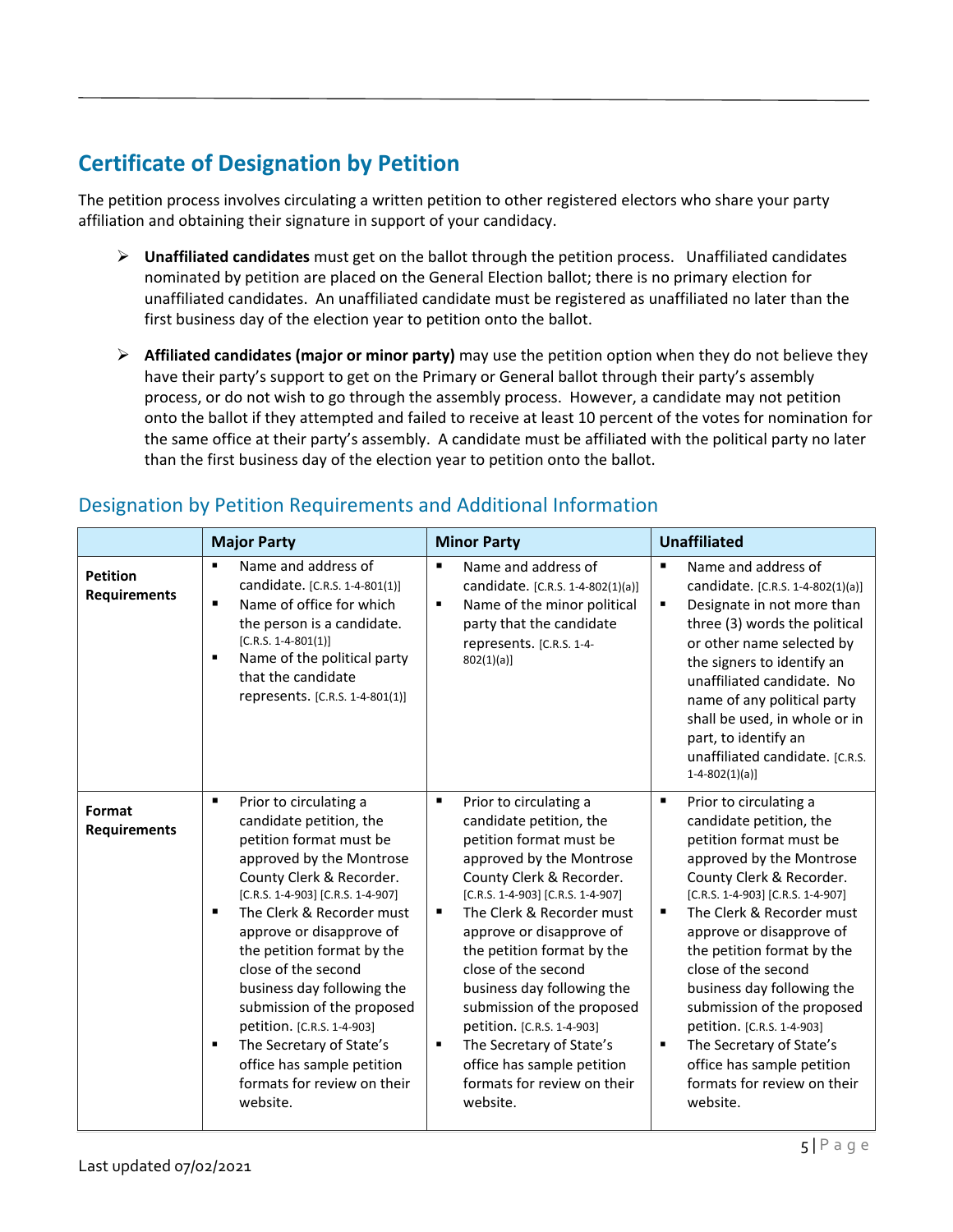|                                                            | <b>Major Party</b>                                                                                                                                                                                                                                                                                                                                                                                                                                                                                                                                                                                                                                                                                                                                                                                                                                                                                                                                                         | <b>Minor Party</b>                                                                                                                                                                                                                                                                                                                                                                                                                                                                                                                     | <b>Unaffiliated</b>                                                                                                                                                                                                                                                                                                                                                                                                                                                                                                   |  |
|------------------------------------------------------------|----------------------------------------------------------------------------------------------------------------------------------------------------------------------------------------------------------------------------------------------------------------------------------------------------------------------------------------------------------------------------------------------------------------------------------------------------------------------------------------------------------------------------------------------------------------------------------------------------------------------------------------------------------------------------------------------------------------------------------------------------------------------------------------------------------------------------------------------------------------------------------------------------------------------------------------------------------------------------|----------------------------------------------------------------------------------------------------------------------------------------------------------------------------------------------------------------------------------------------------------------------------------------------------------------------------------------------------------------------------------------------------------------------------------------------------------------------------------------------------------------------------------------|-----------------------------------------------------------------------------------------------------------------------------------------------------------------------------------------------------------------------------------------------------------------------------------------------------------------------------------------------------------------------------------------------------------------------------------------------------------------------------------------------------------------------|--|
| <b>Signature</b><br><b>Requirements</b>                    | ٠<br>Candidate must collect the<br>lesser of 1000 signatures or<br>10% of the votes cast in the<br>previous contested or<br>uncontested Primary<br>Election for the political<br>party's candidate for the<br>office for which the petition<br>is being circulated or, if<br>there was no Primary<br>Election, at the last<br>preceding General Election<br>for which there was a<br>candidate for the office.<br>$[C.R.S. 1-4-801(2)(a)]$<br>Petition must be signed by<br>٠<br>eligible electors within the<br>political subdivision for<br>which the officer is to be<br>elected. [C.R.S 1-4-801(2)(a)]<br>Signers of the petition must<br>٠<br>be affiliated with the major<br>political party named in the<br>petition for at least twenty-<br>two (22) days prior to<br>signing the petition. [C.R.S.<br>$1-4-904(2)(a)$<br>Signers must not have<br>٠<br>signed any other petition<br>for any other candidate for<br>the same office. [C.R.S. 1-4-<br>$904(2)(a)$ ] | ٠<br>Shall be signed by eligible<br>electors residing within the<br>political subdivision in<br>which the officer is to be<br>elected. [C.R.S. 1-4-802(1)(c)]<br>$\blacksquare$<br>Number of required<br>signatures shall be the<br>lesser of 1000 or 2% of the<br>votes cast for all candidates<br>for that office in the most<br>recent General Election.<br>[C.R.S. 1-4-802(1)(c)(VII)]<br>٠<br>Signers must not have<br>signed any other petition<br>for any other candidate for<br>the same office. [C.R.S. 1-4-<br>$904(2)(b)$ ] | ٠<br>Shall be signed by eligible<br>electors residing within the<br>political subdivision in<br>which the officer is to be<br>elected. [C.R.S. 1-4-802(1)(c)]<br>٠<br>Number of required<br>signatures shall be the<br>lesser of 1000 or 2% of the<br>votes cast for all candidates<br>for that office in the most<br>recent General Election.<br>[C.R.S. 1-4-802(1)(c)(VII)]<br>٠<br>Signers must not have<br>signed any other petition<br>for any other candidate for<br>the same office. [C.R.S. 1-4-<br>904(2)(b) |  |
| <b>Requirements</b><br>for Petition<br><b>Circulators:</b> | Citizen of the United States,<br>at least 18 years of age,<br>registered to vote, and<br>affiliated with the political<br>party mentioned in the<br>petition at the time the<br>petition is circulated.<br>$[C.R.S. 1-4-905(1)]$                                                                                                                                                                                                                                                                                                                                                                                                                                                                                                                                                                                                                                                                                                                                           | ٠<br>Citizen of the United States,<br>at least 18 years of age,<br>registered to vote, and<br>affiliated with the political<br>party mentioned in the<br>petition at the time the<br>petition is circulated.<br>$[C.R.S. 1-4-905(1)]$                                                                                                                                                                                                                                                                                                  | ٠<br>Citizen of the United States,<br>at least 18 years of age, and<br>registered to vote. [C.R.S. 1-4-<br>905(1)                                                                                                                                                                                                                                                                                                                                                                                                     |  |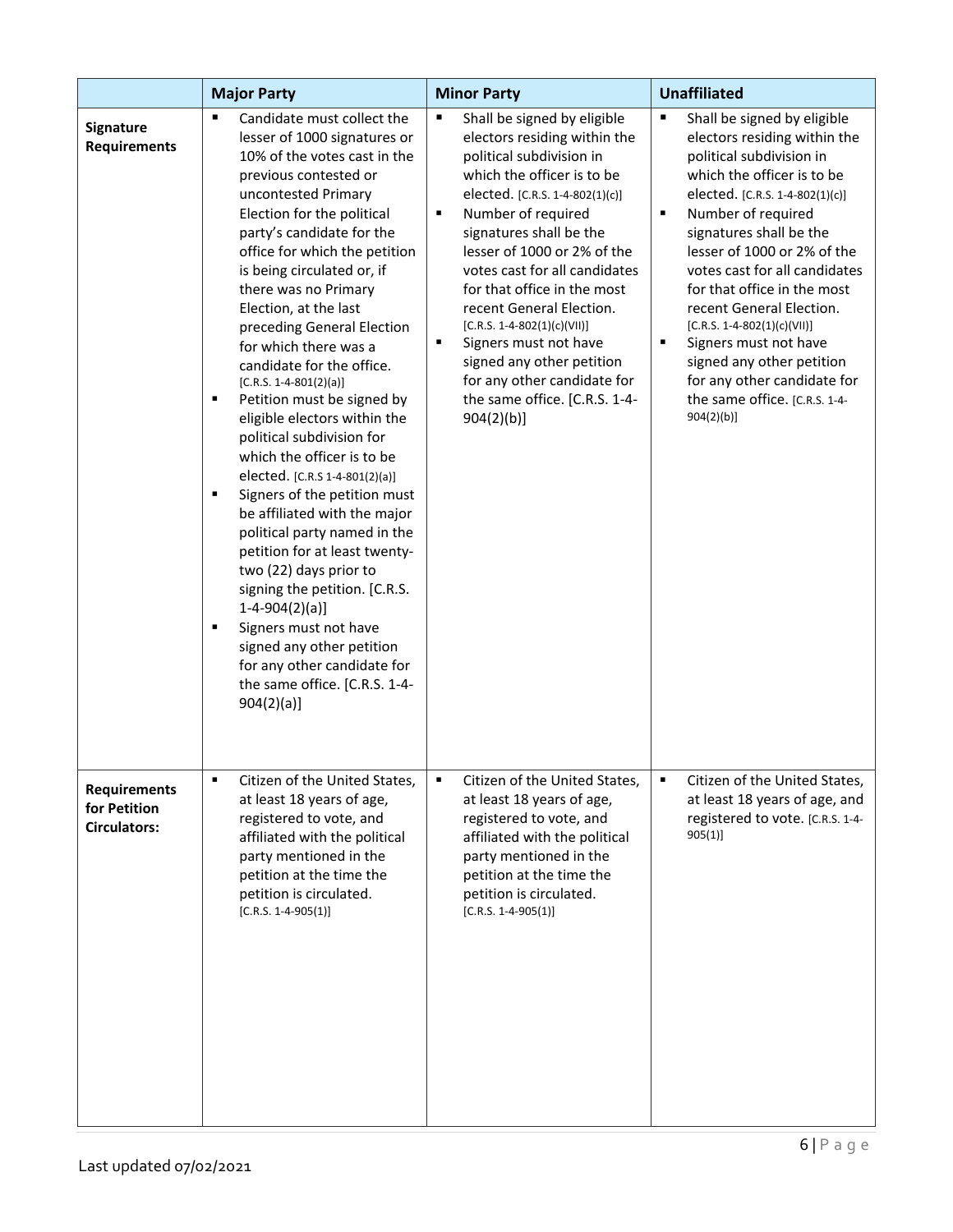|                                         | <b>Major Party</b>                                                                                                                                                                                                                                                                                                                                                                                                                                                                                                                                                                                                                                                                                                                                                                                                                                                                                                                                                                                                                                                                                                                                                                                                                                                                                  | <b>Minor Party</b>                                                                                                                                                                                                                                                                                                                                                                                                                                                                                                                                                                                                                                                                                                                                                                                                                                                                                                                                                                                                                                                                                                                                                                                                                                                                                                                                                                                                                                        | <b>Unaffiliated</b>                                                                                                                                                                                                                                                                                                                                                                                                                                                                                                                                                                                                                                                                                                                                                                                                                                                                                                                                                               |
|-----------------------------------------|-----------------------------------------------------------------------------------------------------------------------------------------------------------------------------------------------------------------------------------------------------------------------------------------------------------------------------------------------------------------------------------------------------------------------------------------------------------------------------------------------------------------------------------------------------------------------------------------------------------------------------------------------------------------------------------------------------------------------------------------------------------------------------------------------------------------------------------------------------------------------------------------------------------------------------------------------------------------------------------------------------------------------------------------------------------------------------------------------------------------------------------------------------------------------------------------------------------------------------------------------------------------------------------------------------|-----------------------------------------------------------------------------------------------------------------------------------------------------------------------------------------------------------------------------------------------------------------------------------------------------------------------------------------------------------------------------------------------------------------------------------------------------------------------------------------------------------------------------------------------------------------------------------------------------------------------------------------------------------------------------------------------------------------------------------------------------------------------------------------------------------------------------------------------------------------------------------------------------------------------------------------------------------------------------------------------------------------------------------------------------------------------------------------------------------------------------------------------------------------------------------------------------------------------------------------------------------------------------------------------------------------------------------------------------------------------------------------------------------------------------------------------------------|-----------------------------------------------------------------------------------------------------------------------------------------------------------------------------------------------------------------------------------------------------------------------------------------------------------------------------------------------------------------------------------------------------------------------------------------------------------------------------------------------------------------------------------------------------------------------------------------------------------------------------------------------------------------------------------------------------------------------------------------------------------------------------------------------------------------------------------------------------------------------------------------------------------------------------------------------------------------------------------|
| <b>Additional</b><br><b>Information</b> | $\blacksquare$<br>No person shall be placed in<br>nomination by petition on<br>behalf of any political party<br>unless the person was<br>affiliated with the political<br>party no later than the first<br>business day of the January<br>immediately preceding the<br>election for which the<br>person desires to be placed<br>in nomination. [C.R.S. 1-4-<br>$801(3)$ ]<br>$\blacksquare$<br>No person who attempted<br>and failed to receive at least<br>10% of the votes for the<br>nomination of a political<br>party assembly for a<br>particular office shall be<br>placed in nomination by<br>petition on behalf of the<br>political party for the same<br>office. [C.R.S. 1-4-801(4)]<br>Party petitions shall not be<br>п<br>circulated nor any<br>signatures be obtained prior<br>to the third Tuesday in<br>January. [C.R.S. 1-4-801(5)]<br>Petitions must be filed no<br>٠<br>later than the third Tuesday<br>in March. [C.R.S. 1-4-801(5)]<br>Candidates by petition for<br>٠<br>any particular office shall<br>follow assembly candidates<br>and shall be placed on the<br>Primary Election ballot in an<br>order established by lot.<br>$[C.R.S. 1-4-103]$<br>Petitions for county offices<br>$\blacksquare$<br>are filed with the County<br>Clerk & Recorder. [C.R.S. 1-<br>4-907] | Minor political party<br>٠<br>candidates may go on the<br>Primary Election ballot by<br>assembly or petition and<br>the General Election ballot<br>by petition. [C.R.S. 1-4-<br>1304(1) & 1-4-<br>$1304(1.5)(a)(b)$ ]<br>If only one candidate is<br>٠<br>designated by the assembly<br>or petition they will be that<br>party's candidate in the<br>General Election. [C.R.S. 1-<br>$4-1304(1.5)(d)]$<br>No petition to nominate a<br>٠<br>minor political party<br>candidate shall be<br>circulated nor any<br>signatures obtained<br>thereon earlier than the<br>first Monday in February in<br>the General Election year.<br>$[C.R.S. 1-4-802(1)(d)(II)]$<br>Petitions to nominate<br>$\blacksquare$<br>candidates of minor<br>political parties shall be<br>filed no later than the third<br>Tuesday in March. [C.R.S. 1-<br>$4 - 801(5)$ ]<br>$\blacksquare$<br>No person shall be placed in<br>nomination by petition<br>unless the person is an<br>eligible elector of the<br>political subdivision or<br>district in which the officer<br>is to be elected and was<br>registered as affiliated with<br>a minor political party no<br>later than the first business<br>day of the January<br>immediately preceding the<br>General Election for which<br>the person desires to be<br>placed in nomination. [C.R.S<br>$1-4-802(g)(II)]$<br>Petitions for county offices<br>٠<br>are filed with the County<br>Clerk & Recorder. [C.R.S. 1-<br>4-907] | ٠<br>No petition to nominate an<br>unaffiliated candidate shall<br>be circulated or any<br>signatures obtained<br>thereon earlier than 173<br>days before the General<br>Election. [C.R.S. 1-4-802(1)(d)(I)]<br>Petitions for unaffiliated<br>$\blacksquare$<br>candidates shall be filed no<br>later than 3:00 p.m. on the<br>117 <sup>th</sup> day before the<br>General Election. [C.R.S. 1-4-<br>802(1)(f)(I))<br>٠<br>No person shall be placed in<br>nomination by petition<br>unless the person is an<br>eligible elector of the<br>political subdivision or<br>district in which the officer<br>is to be elected and was<br>registered as unaffiliated no<br>later than the first business<br>day of the January<br>immediately preceding the<br>General Election for which<br>the person desires to be<br>placed in nomination. [C.R.S<br>$1-4-802(g)(11)]$<br>×,<br>Petitions for county offices<br>are filed with the County<br>Clerk & Recorder. [C.R.S. 1-<br>4-907] |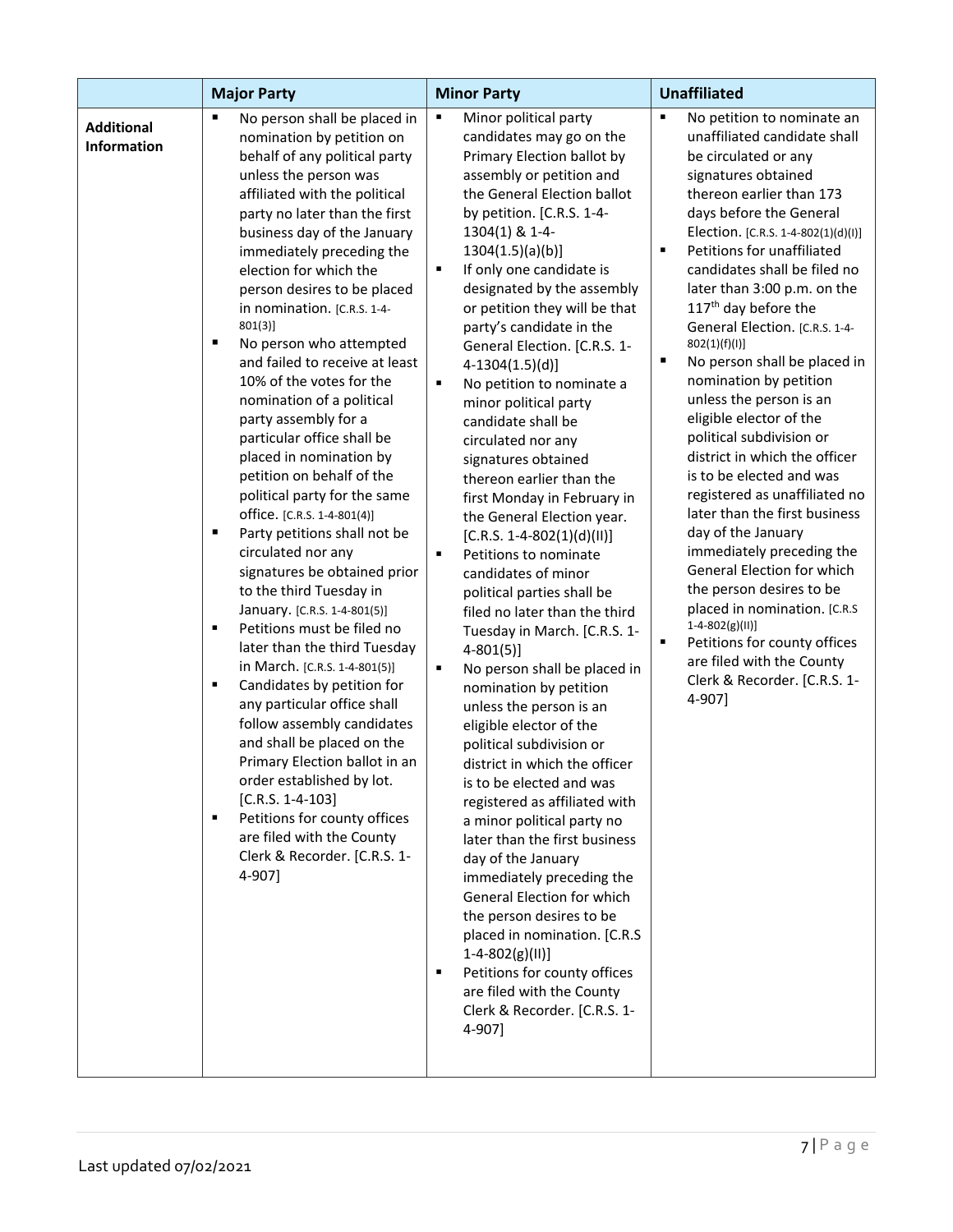| <b>Office</b>     | Party             | <b>Total Party</b><br><b>Votes Cast</b> | <b>Election</b> | <b>Percent of</b><br><b>Signatures</b> | <b>Number of</b><br><b>Signatures</b> |
|-------------------|-------------------|-----------------------------------------|-----------------|----------------------------------------|---------------------------------------|
| Commissioner      | Republican        | 7236                                    | 2018 Primary    | Lesser of 1000                         | 724                                   |
| <b>District 2</b> |                   |                                         |                 | $or 10% =$                             |                                       |
| Commissioner      | <b>Democratic</b> | 4517                                    | 2014 General    | Lesser of 1000                         | 452                                   |
| District 2        |                   |                                         |                 | or $10% =$                             |                                       |
| Clerk &           | Republican        | 6063                                    | 2018 Primary    | Lesser of 1000                         | 606                                   |
| Recorder          |                   |                                         |                 | or $10% =$                             |                                       |
| Clerk &           | Democratic        |                                         | 2016 Primary    | Lesser of 1000                         | 123                                   |
| Recorder          |                   |                                         |                 | or $10% =$                             |                                       |
| <b>Treasurer</b>  | Republican        | 6099                                    | 2018 Primary    | Lesser of 1000                         | 610                                   |
|                   |                   |                                         |                 | $or 10% =$                             |                                       |
| Treasurer         | Democratic        |                                         |                 | Lesser of 1000                         |                                       |
|                   |                   |                                         |                 | or $10% =$                             |                                       |
| Assessor          | Republican        |                                         |                 | Lesser of 1000                         |                                       |
|                   |                   |                                         |                 | or $10% =$                             |                                       |
| Assessor          | Democratic        |                                         |                 | Lesser of 1000                         |                                       |
|                   |                   |                                         |                 | or $10% =$                             |                                       |
| Sheriff           | Republican        |                                         |                 | Lesser of 1000                         |                                       |
|                   |                   |                                         |                 | or $10% =$                             |                                       |
| Sheriff           | Democratic        |                                         |                 | Lesser of 1000                         |                                       |
|                   |                   |                                         |                 | or $10% =$                             |                                       |
| Surveyor          | Republican        | 9372                                    | 2002 General    | Lesser of 1000                         | 937                                   |
|                   |                   |                                         |                 | or $10% =$                             |                                       |
| Surveyor          | Democratic        | 9372                                    | 2002 General    | Lesser of 1000                         | 937                                   |
|                   |                   |                                         |                 | or $10% =$                             |                                       |
| Coroner           | Republican        |                                         |                 | Lesser of 1000                         |                                       |
|                   |                   |                                         |                 | or $10% =$                             |                                       |
| Coroner           | Democratic        |                                         |                 | Lesser of 1000                         |                                       |
|                   |                   |                                         |                 | or $10% =$                             |                                       |

### Major Party Signatures Required for 2022 Primary Election

# Minor Party or Unaffiliated Signatures Required for 2022 General Election

| <b>Office</b>                  | <b>Total Votes</b><br>Cast | <b>Election</b> | <b>Percent of Signatures</b> | Number of<br><b>Signatures</b> |
|--------------------------------|----------------------------|-----------------|------------------------------|--------------------------------|
| <b>Commissioner District 2</b> | 20243                      | 2016 General    | Lesser of 1000 or $2\%$ =    | 405                            |
| Clerk &<br>Recorder            | 20279                      | 2016 General    | Lesser of 1000 or $2\%$ =    | 406                            |
| Treasurer                      |                            |                 | Lesser of 1000 or $2\%$ =    |                                |
| Assessor                       |                            |                 | Lesser of 1000 or $2\%$ =    |                                |
| Sheriff                        |                            |                 | Lesser of 1000 or $2\%$ =    |                                |
| Surveyor                       | 9372                       | 2002 General    | Lesser of 1000 or $2\%$ =    | 187                            |
| Corner                         |                            |                 | Lesser of 1000 or $2\%$ =    |                                |

# **Certificate of Designation by Write-In**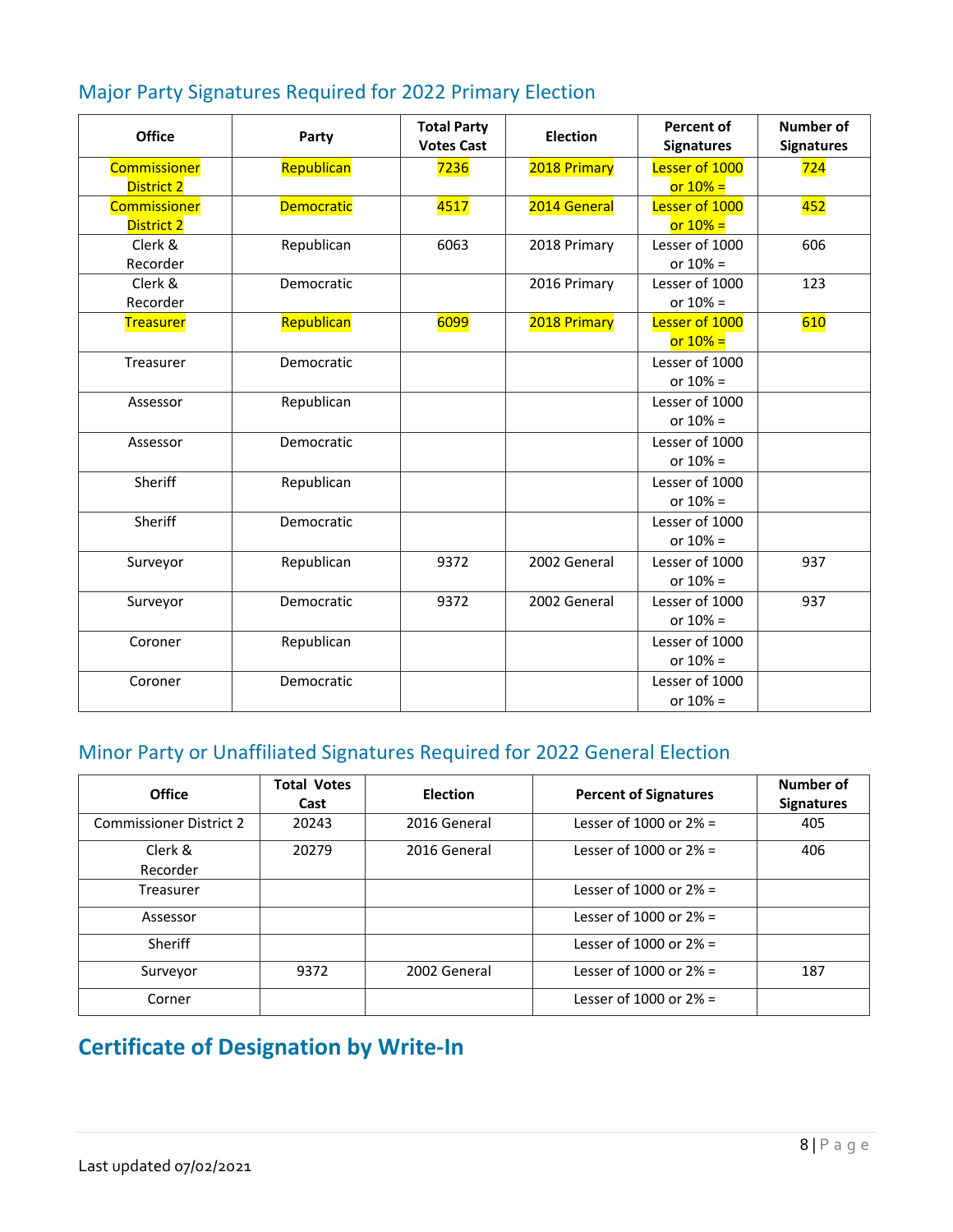A write-in candidate is a candidate whose name does not appear on the ballot, but for whom voters may nonetheless vote for by writing in the person's name (provided that the write-in candidate has been properly designated to the ballot).

- $\triangleright$  A person who wishes to be a write-in candidate for an office shall file an affidavit of intent stating that he or she desires the office and is qualified to assume the duties, if elected. [C.R.S. 1-4-1101(1)]
- Any person who wishes to be a write-in candidate must file an affidavit of intent with the County Clerk & Recorder by the 67<sup>th</sup> day before a Primary Election or by the 110<sup>th</sup> day before any other election. [C.R.S. 1-4-1102(1)]

# <span id="page-10-0"></span>RUNNING FOR MUNICIPAL OFFICE

If you are considering running for municipal office, you should contact the municipal clerk's office in the city/town where you live. You will file any assembly documents, petitions, or write-in affidavit through their office. This municipality/town will then coordinate with the Montrose County Clerk & Recorder's office to place your name on the ballot.

| City/Town        | Phone        | <b>Address</b>     | City     | <b>Zip</b> | Website            |
|------------------|--------------|--------------------|----------|------------|--------------------|
| City of Montrose | 970-240-1430 | 433 S. 1st Street  | Montrose | 81401      | cityofmontrose.org |
| Town of Olathe   | 970-323-5601 | 419 Horton Avenue  | Olathe   | 81425      | townofolathe.org   |
| Town of Naturita | 970-865-2286 | 222 E. Main Street | Naturita | 81422      | townofnaturita.com |
| Town of Nucla    | 970-864-7351 | 320 Main Street    | Nucla    | 81424      | colorado.gov/nucla |

# <span id="page-10-1"></span>RUNNING FOR SCHOOL BOARD OFFICE

If you are considering running for School Board, you should contact the school district and ask for their designated election official. You will file any assembly documents, petitions, or write-in affidavit through their office. This school district will then coordinate with the Montrose County Clerk & Recorder's office to place your name on the ballot.

| City/Town                | Phone        | <b>Address</b>               | City     | <b>Zip</b> | Website            |
|--------------------------|--------------|------------------------------|----------|------------|--------------------|
| Montrose School District | 970-252-7902 | 930 Colorado Ave.            | Montrose | 81401      | mcsd.org           |
| West End School District | 970-864-7350 | 225 W 4 <sup>th</sup> Avenue | Nucla    | 81424      | westendschools.org |
| Norwood School District  | 970-327-4336 | 1225 W. Summit Ave.          | Norwood  | 81423      | norwoodk12.org     |
| Delta School District    | 970-874-4438 | 7655 2075 Road               | Delta    | 81416      | deltaschools.com   |

# <span id="page-10-2"></span>RUNNING FOR SPECIAL DISTRICT BOARD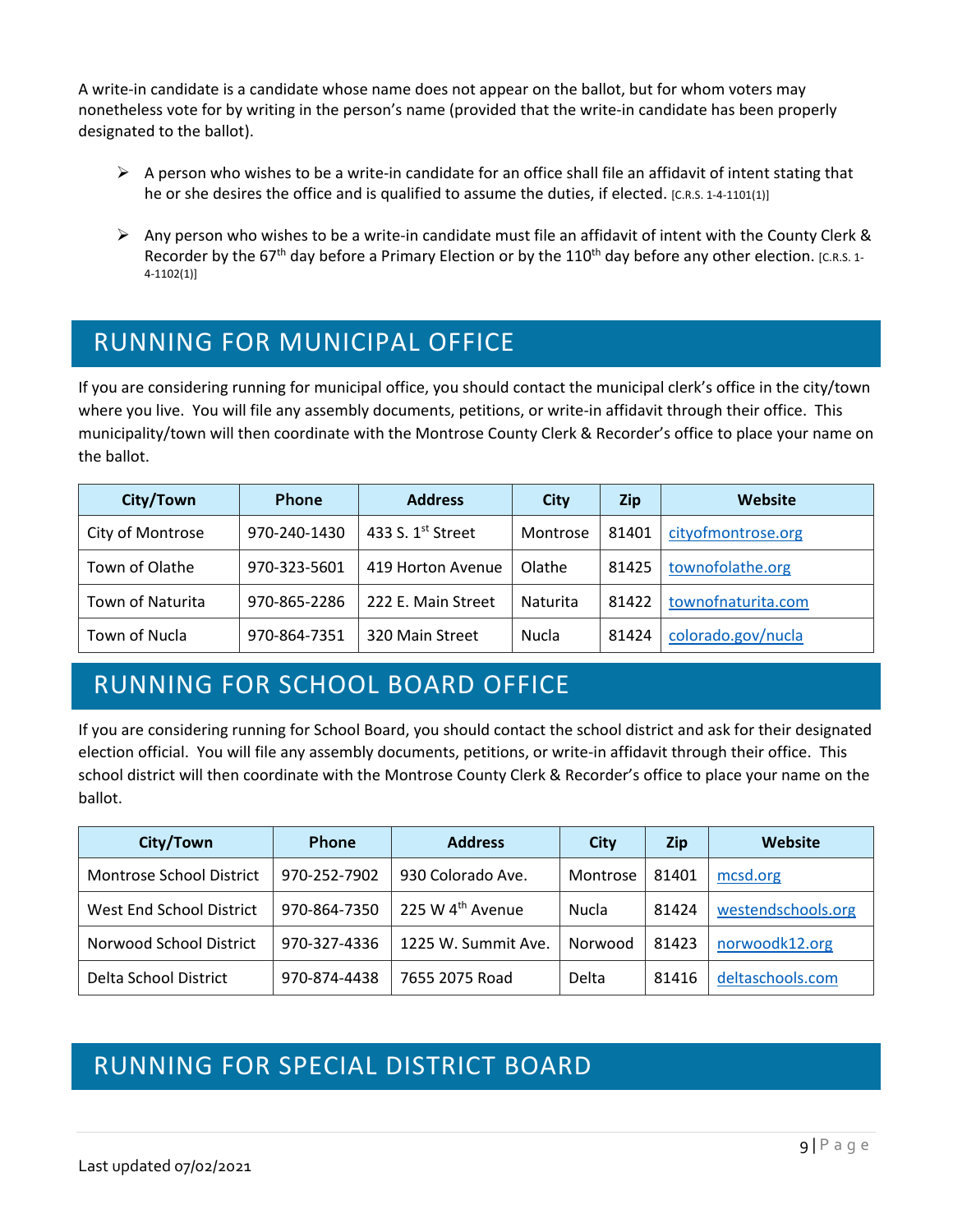If you are considering running for a Special District Board, you should contact the special district and ask for their designated election official. You will file any assembly documents, petitions, or write-in affidavit through their office. This entity may conduct its own election or coordinate with the Montrose County Clerk & Recorder's office to place your name on the ballot. There are 49 special districts in Montrose County. For information about these special districts, please contact the Colorado Department of Local Affairs at 303-864-7720 or visit <https://dola.colorado.gov/special-districts>

# <span id="page-11-0"></span>RUNNING FOR STATE OFFICE

If you are considering running for a statewide office, such as Governor, Secretary of State, Treasurer, or Attorney General, for a House or Senate office in the Colorado General Assembly, or for a District Attorney seat, please contact the Colorado Secretary of State and your statewide political party.

- $\triangleright$  Colorado Secretary of State Website: [www.sos.state.co.us/pubs/elections/Candidates/CandidateHome.html](https://www.sos.state.co.us/pubs/elections/Candidates/CandidateHome.html) Phone: 303-894-2200
- $\triangleright$  Colorado Political Parties: see page 11 for contact information

# <span id="page-11-1"></span>WITHDRAWAL PROCESS

If you wish to withdraw your candidacy, the correct procedure depends upon your status on the ballot.

- $\triangleright$  If you have already been designated or nominated to the ballot by party assembly or by petition and wish to withdraw your candidacy, you may submit a signed and notarized **Statement of Withdrawal Form** to the designated election official. If the form is not filed in time for your name to be taken off the ballot, the election will proceed and any votes cast for you will be deemed invalid and will not be counted. The Statement of Withdrawal Form may be found on the Montrose County Elections website at [www.montrosecounty.net/Elections.](http://www.montrosecounty.net/Elections)
- $\triangleright$  If you are a candidate but have not yet been designated or nominated to the ballot and wish to withdraw your candidacy, you may submit a **signed letter of withdrawal** to the designated election official. The designated election official for county elected offices is the Montrose County Clerk & Recorder. If you are running for municipal, school board, or special district office, please submit your withdrawal letter to the designated election official for that jurisdiction.

### <span id="page-11-2"></span>POLITICAL PARTY CONTACT INFORMATION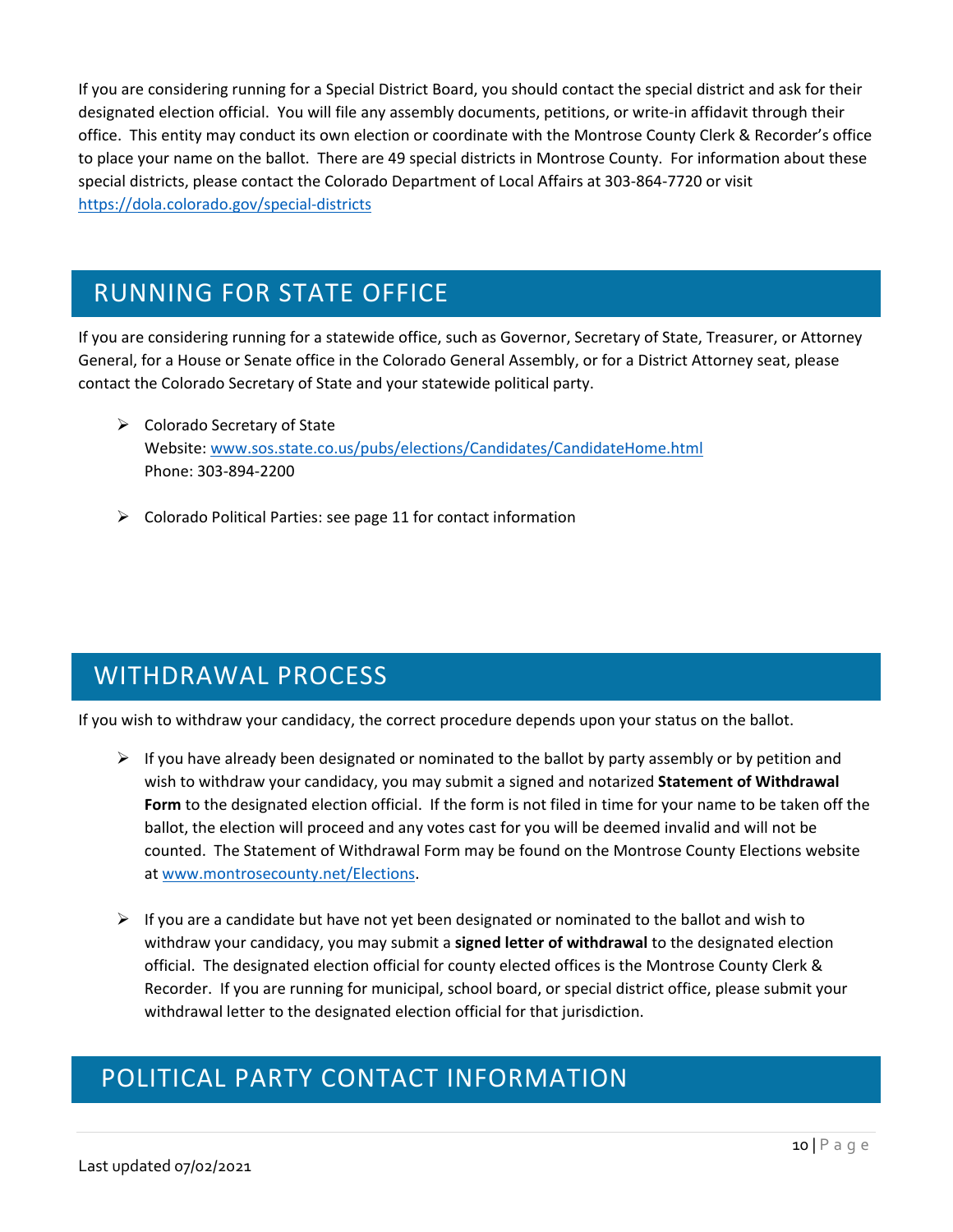# <span id="page-12-0"></span>CANDIDATE FORMS

Candidate forms are available at [www.montrosecounty.net/Elections](http://www.montrosecounty.net/Elections) or by contacting Montrose County Elections Office at 970-249-3362 Ext 3, emailin[g elections@montrosecounty.net,](mailto:elections@montrosecounty.net) or in-person at 320 S. 1st Street, Room 103, Montrose.

### **File with Montrose County Elections**

#### **Certificate of Designation by Party Assembly**

- **Political Party Certificate of Designation by Assembly**
- Candidate Acceptance of Designation

### <span id="page-12-1"></span>CANDIDATE FORMS *(CONTINUED)*

#### **Certificate of Designation by Petition**

- **Major Political Party Designation Petition**
- **Minor Political Party Designation Petition**

| <b>Political Party</b>             | Website                           | <b>Phone Number</b> |
|------------------------------------|-----------------------------------|---------------------|
| <b>Montrose Democratic Party</b>   | www.montrosedemocrats.org         | 970-275-0190        |
| Montrose Republican Party          | www.montrosegop.org               | 970-209-8173        |
| Colorado Democratic Party          | www.coloradodems.org              | 303-623-4762        |
| Colorado Republican Party          | www.cologop.org                   | 303-758-3333        |
| <b>American Constitution Party</b> | www.americanconstitutionparty.com | 720-722-4ACP        |
| Green Party of Colorado            | www.coloradogreenparty.org        | 970-515-9886        |
| Libertarian Party of Colorado      | www.lpcolorado.org                | 303-387-9393        |

- Unaffiliated Candidate General Election Designation Petition
- **EXEC** Candidate Acceptance of Petition Nomination

#### **Certificate of Designation by Write-In**

**F** Affidavit of Intent for Write-In Designation

#### **File with Colorado Secretary of State: www.sos.state.co.us**

- **E** Candidate Affidavit
- **E** Committee Registration
- **E** Campaign Finance Documents

# <span id="page-12-2"></span>FREQUENTLY ASKED QUESTIONS

• *Where can I find candidate forms?*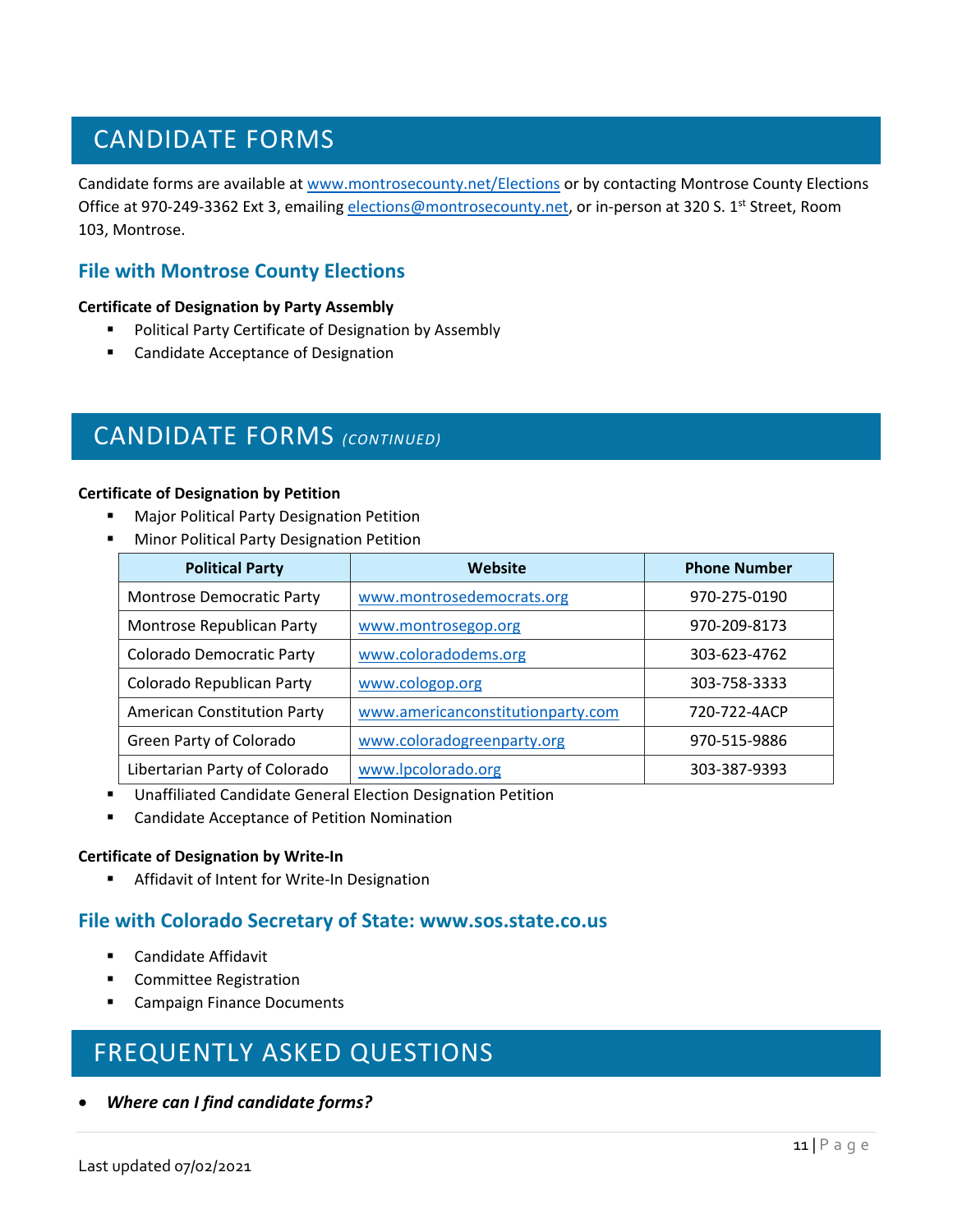Candidate forms are available at [www.montrosecounty.net/Elections](http://www.montrosecounty.net/Elections) or by contacting Montrose County Elections Department at 970-249-3362 Ext 3, emailing [elections@montrosecounty.net,](mailto:elections@montrosecounty.net) or in person at 320 S. 1<sup>st</sup> Street, Room 103, Montrose.

#### • *Where do I file my candidate paperwork for County Office?*

The following forms are available at [www.montrosecounty.net/Elections](http://www.montrosecounty.net/Elections) and will need to be filed with the Montrose County Elections Department.

- $\triangleright$  Certificate of Designation by Assembly (provided by the political party at the assembly)
- $\triangleright$  Candidate Acceptance of Nomination by Designation (provided by the political party at the assembly)
- $\triangleright$  Major Party, Minor Party, or Unaffiliated Designation Petition Forms (provided by the County)
- $\triangleright$  Candidate Acceptance of Nomination by Petition (provided by the County)
- $\triangleright$  Affidavit of Intent for Write-In (provided by the County)

The following forms are available at<http://tracer.sos.colorado.gov/PublicSite/homepage.aspx> and will need to be filed electronically with the Secretary of State a[t www.sos.state.co.us](http://www.sos.state.co.us/)

- $\triangleright$  Candidate Affidavit
- $\triangleright$  Campaign Finance Forms
- $\triangleright$  Committee Registration
- *When do I file my petition and certificate of designation for County office?*

Please refer to the current year Election Calendar on the Secretary of State's website for important dates relating to your candidacy. Visit [www.sos.state.co.us,](http://www.sos.state.co.us/) click on "Elections" then "Election Information".

### <span id="page-13-0"></span>FREQUENTLY ASKED QUESTIONS *(CONTINUED)*

- *When do I file my campaign finance paperwork?* Please refer to the filing calendar at [www.sos.state.co.us,](http://www.sos.state.co.us/) click on "Elections" then "Campaign Finance".
- *How do I verify my status and affiliation as a registered voter?*

You may review your voter registration at [www.govotecolorado.gov,](http://www.govotecolorado.gov/) click on "Find my registration." You may also call the Montrose County Elections Department at 970-249-3362 Ext 3 to verify your registration status, affiliation, and affiliation date.

• *Who do I contact with questions about running for County elected office?*

Please contact the Montrose County Elections Department at 970-249-3362 Ext 3 Monday through Friday, 8:30 a.m. to 4:30 p.m. or by email to [elections@montrosecounty.net.](mailto:elections@montrosecounty.net)

• *How can I find out who the other candidates are?*

You can visit the Secretary of State website at tracer.sos.colorado.gov, and go to "Search Database" then "Candidate Search." This option allows you to search by several different options. In order to search for a